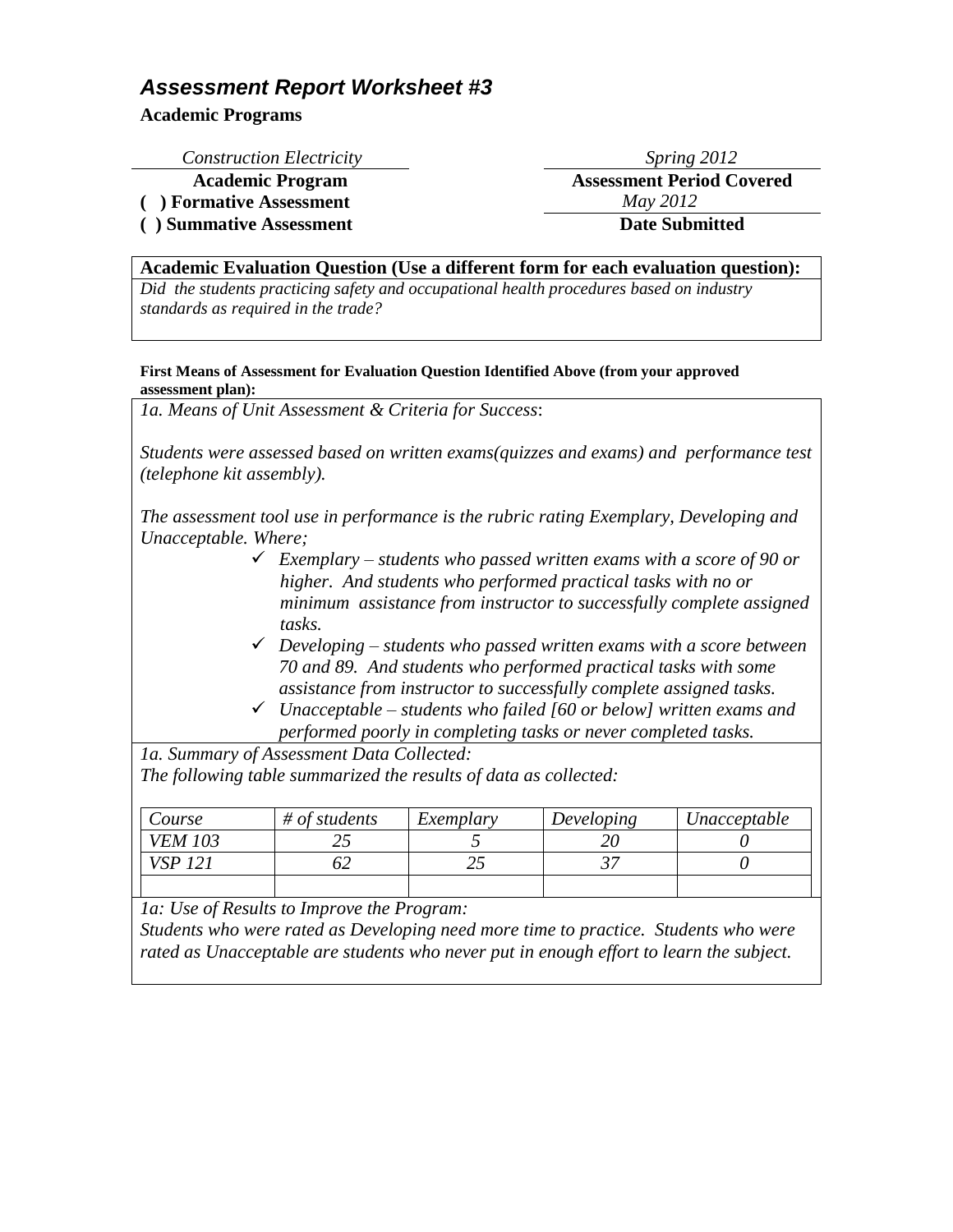**Academic Programs**

| <b>Construction Electricity</b> | Fall 2011                        |
|---------------------------------|----------------------------------|
| <b>Academic Program</b>         | <b>Assessment Period Covered</b> |
| ( ) Formative Assessment        | December 2011                    |
| () Summative Assessment         | <b>Date Submitted</b>            |
|                                 |                                  |

**Academic Evaluation Question (Use a different form for each evaluation question):**

*Did the students apply proper use of electrical hand and power tools competently during their work/activities?*

#### **First Means of Assessment for Evaluation Question Identified Above (from your approved assessment plan):**

*1a. Means of Unit Assessment & Criteria for Success*:

*Students were assessed based on written exams(quizzes and exams) and performance test (digital circuits experiments).* 

*The assessment tool use in performance is the rubric rating Exemplary, Developing and Unacceptable. Where;*

- *Exemplary – students who passed written exams with a score of 90 or higher. And students who performed practical tasks with no or minimum assistance from instructor to successfully complete assigned tasks.*
- *Developing – students who passed written exams with a score between 70 and 89. And students who performed practical tasks with some assistance from instructor to successfully complete assigned tasks.*
- *Unacceptable – students who failed [60 or below] written exams and performed poorly in completing tasks or never completed tasks.*

*1a. Summary of Assessment Data Collected: The following table summarized the results of data as collected:*

| Course         | $#$ of students | Exemplary | Developing | Unacceptable |
|----------------|-----------------|-----------|------------|--------------|
| <i>VEM 110</i> |                 |           |            |              |
| <i>VEM</i>     |                 |           |            |              |
|                |                 |           |            |              |

*1a: Use of Results to Improve the Program:*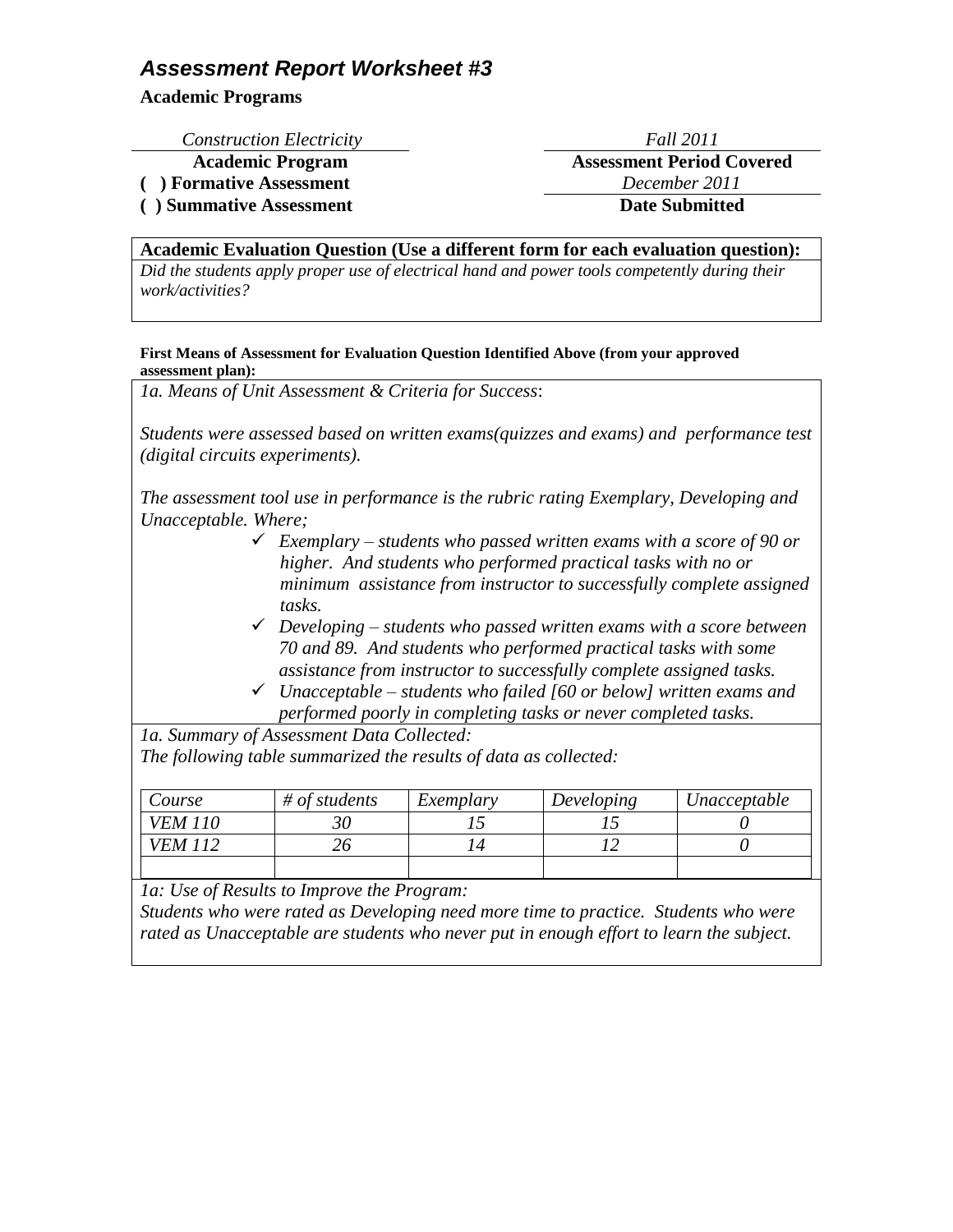**Academic Programs**

*Construction Electricity* **Academic Program** 

 $($  **)** Formative Assessment **( ) Summative Assessment** 

### **Academic Evaluation Question (Use a different form for each evaluation question):**

*Did the students able to use test equipment in their laboratory activities?*

#### **First Means of Assessment for Evaluation Question Identified Above (from your approved assessment plan):**

*1a. Means of Unit Assessment & Criteria for Success*:

*Students were assessed based on written exams(quizzes and exams) and performance test (radio communication experiments).* 

*The assessment tool use in performance is the rubric rating Exemplary, Developing and Unacceptable. Where;*

- *Exemplary – students who passed written exams with a score of 90 or higher. And students who performed practical tasks with no or minimum assistance from instructor to successfully complete assigned tasks.*
- *Developing – students who passed written exams with a score between 70 and 89. And students who performed practical tasks with some assistance from instructor to successfully complete assigned tasks.*
- *Unacceptable – students who failed [60 or below] written exams and performed poorly in completing tasks or never completed tasks.*

*1a. Summary of Assessment Data Collected: The following table summarized the results of data as collected:*

| Course         | $#$ of students | Exemplary | Developing | Unacceptable |
|----------------|-----------------|-----------|------------|--------------|
| <b>VEM 110</b> | 30              |           |            |              |
| <b>VEM 103</b> |                 |           |            |              |
| <b>VEM 104</b> | 23              |           |            |              |
|                |                 |           |            |              |
|                |                 |           |            |              |
|                |                 |           |            |              |

*1a: Use of Results to Improve the Program:*